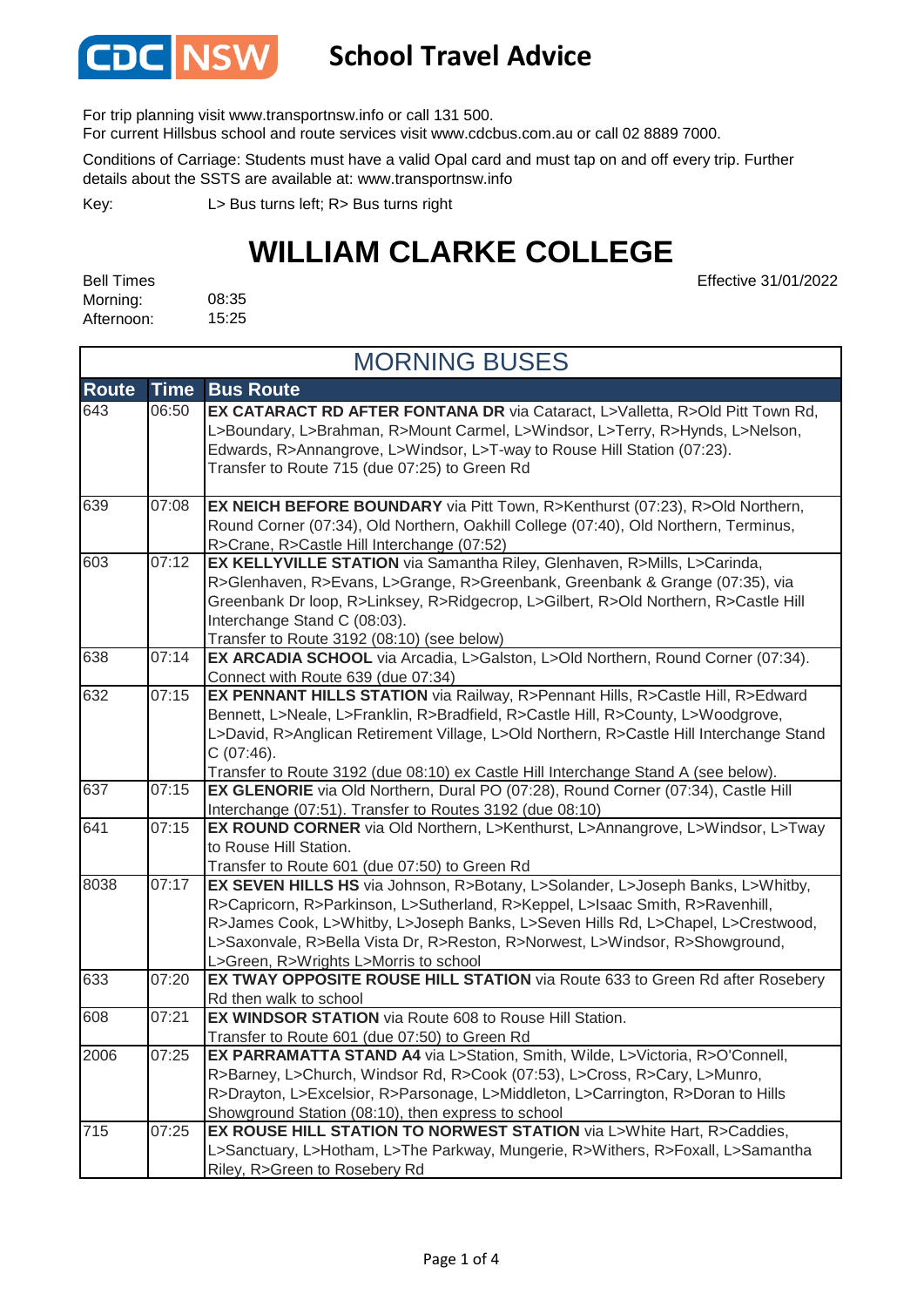# **CDC** NSW School Travel Advice

| <b>Route</b> | <b>Time</b> | <b>Bus Route</b>                                                                       |
|--------------|-------------|----------------------------------------------------------------------------------------|
| 615X         | 07:29       | EX STRINGER RD AFTER TIMBARRA AVE via Stringer, L>Barry, L>Withers,                    |
|              |             | R>Hezlett, R>Samantha, L>Windsor, L>Acres Rd to Acres after Windsor.                   |
|              |             | Transfer to Route 3007 (due 07:53) (see below) for travel to school                    |
| 2067         | 07:30       | EX CNR CONRAD RD & KEIRLE RD, KELLYVILLE RIDGE via Conrad, Merriville,                 |
|              |             | R>Windsor, L>Samantha Riley, R>James Mileham, L>Marella, R>Green, R>President,         |
|              |             | R>York, R>Queensbury, L>President, R>Green, L>Morris to school                         |
| 3007         | 07:30       | EX WITHERS RD AT MILE END RD via Withers, R>Mungerie, The Parkway, R>Hotham,           |
|              |             | L>Sanctuary, R>Samantha Riley to Macquarie Ave roundabout, return Samantha Riley,      |
|              |             | R>Windsor, L>Acres (07:53), continue Acres, York, L>Queensbury.                        |
|              |             | Transfer to Route 2045 at Kellyville HS. (See below)                                   |
|              |             |                                                                                        |
| 8011         | 07:32       | EX SEVEN HILLS STATION STAND A via Terminus, L>Prospect Hwy, Seven Hills Rd,           |
|              |             | L>Merindah, R>Glanmire south, R>Jasper, L>Turon, L>Buckingham, Lukes, R>Merindah,      |
|              |             | L>Windsor, R>Victoria, Green, R>Wrights, L>Morris to school                            |
| 600          | 07:35       | EX PENNANT HILLS STATION via Route 600 to Castle Hill Interchange Stand C (08:08).     |
|              |             | Transfer to Route 3192 (due 08:10) for travel to school                                |
| 2015         | 07:39       | EX CHURCHILL DR AFTER WINDSOR RD via Churchill, L>Voltaire, R>Lanhams,                 |
|              |             | R>Nestor, L>Caroline Chisholm, R>Langdon, R>Gooden, R>Baulkham Hills Rd, L>Seven       |
|              |             | Hills Rd, R>Merindah, L>Chapel, R>Mackillop, R>Barina Downs, L>Windsor Rd,             |
|              |             | R>Showground, L>Green R>Wrights, L>Morris to school                                    |
| 2069         | 07:41       | EX OLD NORTHERN RD BEFORE GILBERT RD via L>Gilbert, R>Grange, R>Evans,                 |
|              |             | L>Glenhaven, L>Green, L>Wights, L>Morris to school                                     |
| 601          | 07:50       | EX ROUSE HILL STATION via R>Rouse Hill Dr, L>Caddies Bld, R>Commercial,                |
|              |             | R>Withers, R>Hezlett, L>Sam Riley, R>Green to Rosebery Rd                              |
| 3004         | 07:52       | EX OAKHILL COLLEGE via Old Castle Hill, R>Tuckwell, R>Gilbert, L>Ridgecrop north       |
|              |             | complete circuit, R>Gilbert, R>Showground, R>Green, L>St Pauls, R>Harrington,          |
|              |             | R>Wrights, L>Morris to school                                                          |
| 2047         | 07:53       | EX PENNANT HILLS RD OPP ROSELEA COMMUNITY CENTRE via Pennant Hills, L>via              |
|              |             | M2 on Ramp, Barclay Rd Station (07:57), R>Windsor Rd, Baulkham Hills Junction (08:02), |
|              |             | then Windsor Rd, R>Showground, L>Green, R>Wrights, L>Morris to school                  |
|              |             |                                                                                        |
| 633          | 07:58       | EX CASTLE HILL INTERCHANGE STAND C via L>Crane, L>Old Northern, L>McMullen,            |
|              |             | R>Old Castle Hill Rd, L>Tuckwell, L>Gilbert, L>Showground, R>DeClambe, L>Doran         |
|              |             | (08:12), R>Carrington, R>Victoria, Green to Wrights Rd                                 |
| 2045         | 08:01       | EX KELLYVILLE HS via Queensbury, R>York, Acres L>Greenwood, L>President,               |
|              |             | R>Glenrowan, L>Wrights to school                                                       |
| 8027         | 08:02       | EX WATKINS RD AT VINCENT ST via Watkins, R>Cropley, L>Seven Hills Rd,                  |
|              |             | R>Merindah, L>Peel, L>Leumeah, R>Chapel, Mackillop, R>Barina Downs, L>Windsor Rd,      |
|              |             | R>Wrights, L>Morris to school                                                          |
| 3192         | 08:10       | EX CASTLE HILL INTERCHANGE STAND A via L>Old Northern, L>McMullen, Pennant,            |
|              |             | R>Showground, L>Carrington, R>Doran to Hills Showground Station (08:19), R>DeClambe,   |
|              |             | L>Showground, R>Green, R>Wrights, L>Morris to school                                   |

| <b>AFTERNOON BUSES</b> |       |                                                                                                                                                                                                                                                                                                                                             |  |  |
|------------------------|-------|---------------------------------------------------------------------------------------------------------------------------------------------------------------------------------------------------------------------------------------------------------------------------------------------------------------------------------------------|--|--|
| <b>Route</b>           |       | Time Bus Route                                                                                                                                                                                                                                                                                                                              |  |  |
| 2509                   | 15:30 | TO CASTLE HILL & ROGANS HILL via Morris, R>Wrights, L>Green, L>Showground,<br>L>Gilbert, R>Tuckwell, L>Old Castle Hill, L>Old Northern Rd to Oakhill College (15:50)<br>Transfer at Old Northern Rd opposite Oakhill College to (see below);<br>3631 due 15:53 Maraylya 3531 due 15:57 Galston & Berrilee<br>3580 due 15:59 Cattai Ridge Rd |  |  |
| 2609                   | 15:30 | TO CASTLE HILL INTERCHANGE via Morris Gr, L>Wrights, R>Kings, Eric Cooper,<br>L>Green, Victoria, L>Carrington, L>Doran to Hills Showground Station, then via Doran,<br>R>De Clambe, R>Showground, R>Old Northern, L>Cecil, Terminus, L>Crane, R>Castle Hill<br>Interchange Stand B                                                          |  |  |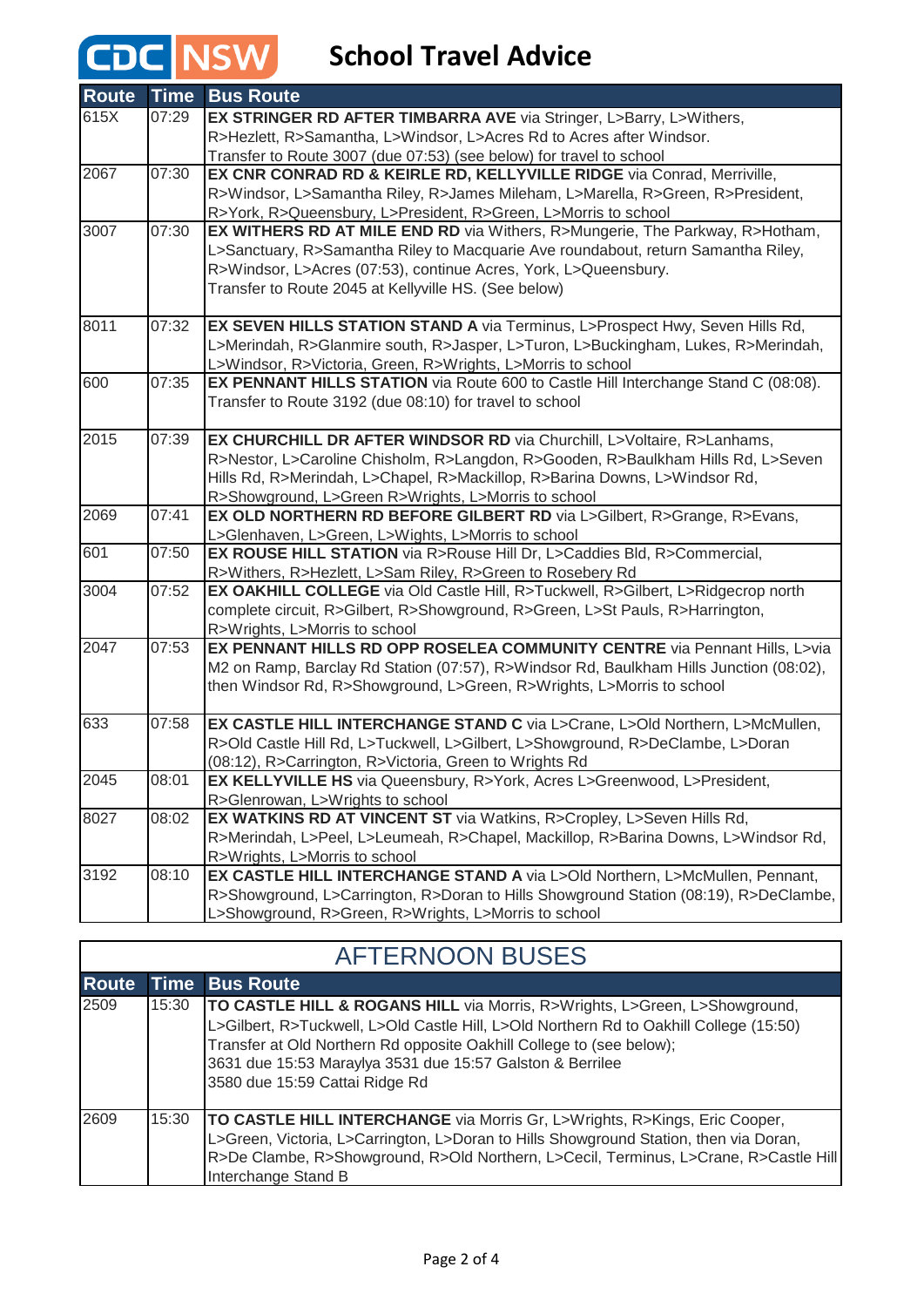# **CDC** NSW School Travel Advice

| <b>Route</b>     | <b>Time</b> | <b>Bus Route</b>                                                                                                                                     |
|------------------|-------------|------------------------------------------------------------------------------------------------------------------------------------------------------|
| 601              | 15:31       | EX GREEN RD AFTER WRIGHTS RD TO ROUSE HILL via Green, L>Sam Riley,                                                                                   |
|                  |             | R>Hezlett, L>withers, L>Commerical, L>Windsor, L>Tway to Rouse Hill Station                                                                          |
| $\overline{715}$ | 15:31       | EX GREEN RD AFTER WRIGHTS RD TO ROUSE HILL via Green, L>Sam Riley,                                                                                   |
|                  |             | R>Foxall, L>Withers, L>Mungerie, The Parkway, R>Hotham, R>Sanctuary, R>Caddies,                                                                      |
|                  |             | L>Rouse Hill Dr, L>Tway to Rouse Hill Station                                                                                                        |
| 2556             | 15:32       | TO BAULKHAM HILLS via Morris, R>Wrights, L>Windsor, R>Norwest Blvd, L>Reston                                                                         |
|                  |             | Grange, L>Bella Vista, L>Saxonvale, R>Crestwood, R>Chapel Ln, L>Seven Hills to Seven                                                                 |
|                  |             | Hills Rd after Conie Ave                                                                                                                             |
| 3526             | 15:33       | TO KNIGHTSBRIDGE EXPRESS TO RIDGECROP then via Ridgecrop (loop), R>Gilbert,                                                                          |
|                  |             | L>Tuckwell, R>Old Castle Hill Rd, L>McMullen, R>Old Northern, L>Terminus, R>Crane,                                                                   |
| 2601             | 15:35       | R>Castle Hill Interchange<br>TO BEAUMONT HILLS via Morris, R>Wrights, R>Green, L>Marella, James Mileham,                                             |
|                  |             | L>Samantha Riley, R>Sanctuary, R>Caddies, L>Rouse Hill Dr, L>Tway to Rouse Hill                                                                      |
|                  |             | <b>Station</b>                                                                                                                                       |
| 3601             | 15:35       | TO BEAUMONT HILLS & KELLYVILLE RIDGE EXPRESS TO JAMES MILEHAM &                                                                                      |
|                  |             | SAMANTHA RILEY then via Samantha Riley, R>Brampton, R>Mungerie, L>Withers,                                                                           |
|                  |             | L>Commercial, L>Caddies, R>Rouse Hill Dr, L>Tway to Rouse Hill Station, cont tway,                                                                   |
|                  |             | R>Merriville, Conrad to Keirle Rd                                                                                                                    |
| 3515             | 15:38       | TO KENTHURST via Morris, R>Wrights, R>Green, L>President, R>Windsor, R>T-Way to                                                                      |
|                  |             | opposite Rouse Hill Station (16:02), R>Rouse Hill Dr, L>Caddies, L>Commercial,                                                                       |
|                  |             | R>Windsor, L>Rouse, R>Worcester to Rouse Hill Anglican (16:10), L>Worcester,                                                                         |
|                  |             | R>Guntawong, L>Windsor, R>Nelson to Hynds Bus Bay (16:18), R>Edwards, Annangrove                                                                     |
|                  |             | Rd, L>Blue Gum, L>Shoplands to end                                                                                                                   |
| 3640             | 15:39       | EX GREEN RD AFTER ROSEBERY TO ACRES RD & RILEY TWAY via Green,                                                                                       |
|                  |             | R>Wrights, R>Glenrowan, L>President, R>Greenwood, L>Acres, R>Windsor, L>Samantha                                                                     |
|                  |             | Riley to Kellyville Station                                                                                                                          |
| 8617             | 15:40       | TO GLENHAVEN via Morris, R>Wrights, R>Green, R>Glenhaven, R>Mills, Carinda,                                                                          |
|                  |             | R>Glenhaven, R>Evans, L>Grange, L>Gilbert to Old Northern Rd.                                                                                        |
| 601              | 15:40       | EX GREEN RD AFTER ROSEBERY RD via Green, L>Showground, R>DeClambe,                                                                                   |
|                  |             | L>Doran, R>Carrington, L>Victora, L>Windsor, Church, R>Barney, O'Connell, L>Victoria,<br>R>Wilde, Smith, Station, R>Argyle to Parramatta Interchange |
| 2555             | 15:42       | TO KINGS LANGLEY via Morris, R>Wrights, L>Windsor Rd, R>Norwest, L>Reston,                                                                           |
|                  |             | L>Bella Vista Dr, L>Saxonvale, R>Crestwood, R>Chapel, R>Seven Hills Rd, R>Joseph                                                                     |
|                  |             | Banks, R>Whitby, R>James Cook, L>Ravenhill, L>Isaac Smith, R>Keppel, L>Sutherland,                                                                   |
|                  |             | R>Parkinson, L>Capricorn, L>Whitby, R>Joseph Banks, R>Solander, R>Botany,                                                                            |
|                  |             | L>Johnson to Seven Hills HS                                                                                                                          |
| 626              | 15:43       | EX GREEN RD AFTER WRIGHTS RD TO CHERRYBROOK via Green, Victoria,                                                                                     |
|                  |             | L>Carrington, L>Doran, R>DeClambe, R>Showground, R>Old Northern, L>Cecil, Terminus,                                                                  |
|                  |             | L>Crane, R>Castle Hill Interchange, L>Old Northern, R>Castle Hill Rd, L>Bradfield,                                                                   |
|                  |             | L>Franklin, L>John, R>County, L>New Line, R>Purchase, R>Shepherd, L>Kenburn,                                                                         |
|                  |             | L>Macquarie, R>Francis Greenway, R>Boundary, L>New Line, L>Victoria, R>Boundary,                                                                     |
|                  |             | L>Pennant Hills, L>Railway to Pennant Hills Station                                                                                                  |
| 715              | 15:43       | EX GREEN RD AFTER ROSEBERY RD TO SEVEN HILLS STATION via Green,                                                                                      |
|                  |             | R>Showground, L>Windsor, R>Norwest, L>Elizabeth Macarthur, L>Norbrik, L>Old                                                                          |
|                  |             | Windsor, R>Seven Hills to Seven Hills Station                                                                                                        |
| 2569             | 15:45       | TO NORTHMEAD & WINSTON HILLS EXPRESS TO OLIVE ST via Morris, R>Wrights,                                                                              |
|                  |             | L>Windsor, R>Churchill, R>Willmott, R>Model Farms, L>Asquith, L>Junction, R>Watkins,                                                                 |
|                  |             | R>Cropley, L>Seven Hills, L>Baulkham Hills, L>Gooden to Baulkham Hills Rd                                                                            |
| 8619             | 15:45       | TO CASTLE HILL & EAST BAULKHAM HILLS EXPRESS TO SHOWGROUND RD, then                                                                                  |
|                  |             | via L>Gilbert, R>Tuckwell, R>Old Castle Hill, L>McMullen, R>Old Northern, R>Castle Hill                                                              |
|                  |             | Interchange Stand C (16:00), L>Crane, R>Terminus, Cecil, L>Old Northern, L>Excelsior,                                                                |
|                  |             | R>Drayton, L>Edward, Munro, R>Cary, L>Cross, R>Cook to Cook St before Windsor Rd                                                                     |
|                  |             |                                                                                                                                                      |
| 2520             | 15:46       | TO KELLYVILLE ACRES RD via Morris, R>Wrights, R>Glenrowan, L>President,                                                                              |
|                  |             | R>Greenwood, L>Acres to Acres Rd before Windsor Rd.                                                                                                  |